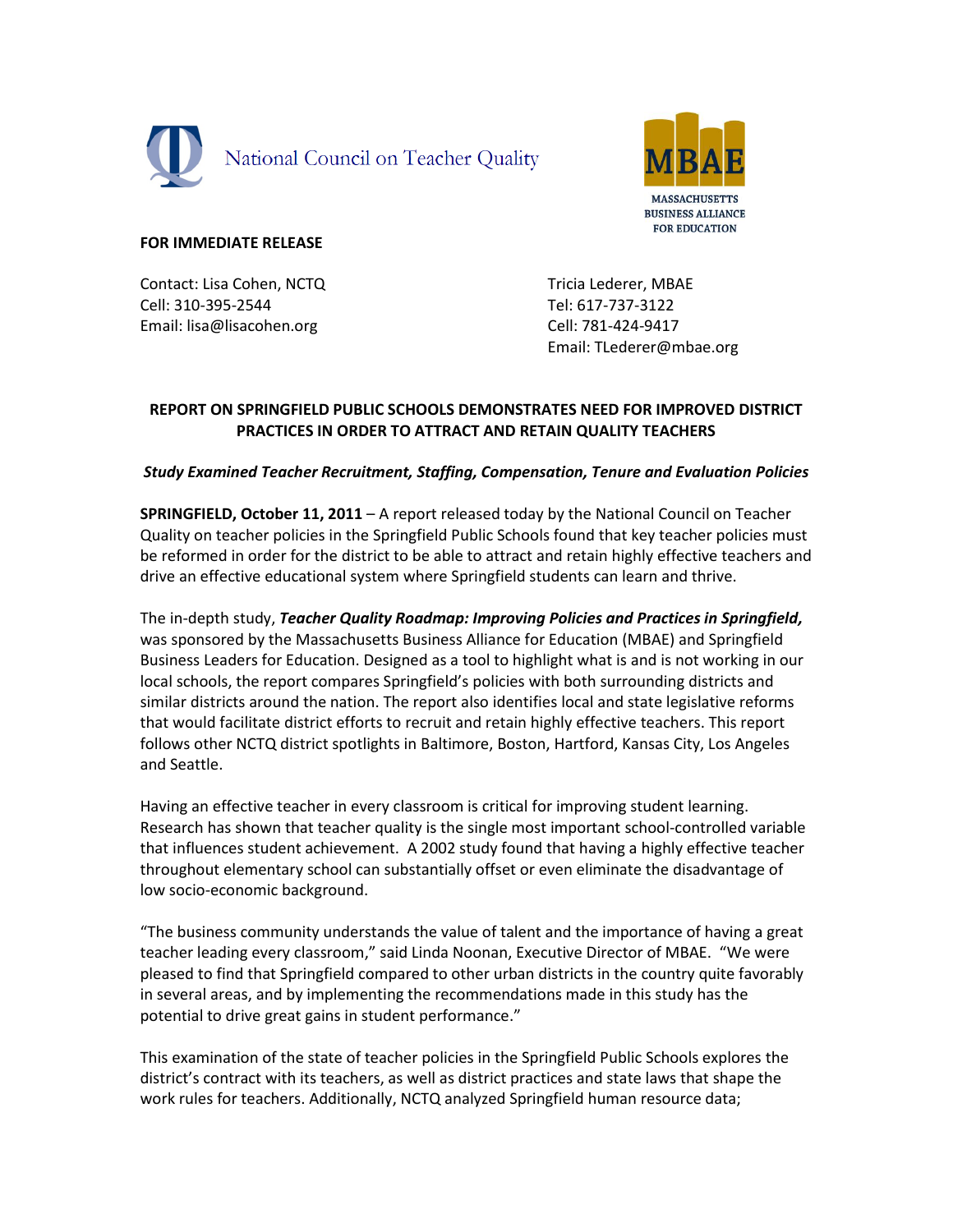conducted a district-wide survey of over 600 teachers and principals; and held focus groups with teachers, principals and community members.

Kate Walsh, President of NCTQ, says that "Job one for Springfield, like most districts in the United States, is to turn its full attention to improving teacher evaluation, not just to hold teachers accountable but to provide the feedback every teacher needs and deserves, no matter how good they are. So much turns on the availability of a sound evaluation system. Nothing the district attempts will work well without that system in place."

The analysis is framed around five standards for improving teacher quality — staffing, evaluations, tenure, compensation and work schedule— which are supported by research and best practices from the field.

## **Among the report's findings**

- Principal's authority to build their own team and decide who teaches in their school buildings is limited. The district "force places" teachers into vacancies, instead of assignment by "mutual consent" of the principal and teacher that the placement is a good fit.
- Springfield's leave package, at effectively 19.5 days, exceeds what is offered in comparable districts. In the 2009-2010 school year teachers were absent an average of 15 days, approximately one day every 2-1/2 weeks. Teacher absenteeism has been linked to learning losses for children.
- Springfield is revising its evaluation policies, largely due to new state regulations. Recent data shows that all but 0.6 percent of teachers evaluated received satisfactory or better ratings. Most problematic is that evaluations failed to factor in the most important measure of teachers' effectiveness: their impact on student learning.
- As in most districts, the decision to award tenure is largely automatic with principals basing their decisions on the results of the current, weak evaluation tool where all teachers virtually are labeled satisfactory or exemplary.
- Salaries and lifetime earnings are lower in Springfield than in surrounding districts, making it difficult to attract highly effective teachers.
- Studies show that asking teachers to earn advanced credits, such as a master's degree, has no impact on teacher quality, yet the district currently spends over \$7 million of its resources on awarding high salaries to teachers who have taken advanced coursework. However, in recent years the district has made a positive step away from compensating teachers for advanced course credit by eliminating some intermediate pay grades.
- The pool of teachers seeking work in the district is largest in April, yet the district does not typically extend any offers to new teachers well until August when the pool has dwindled and the most qualified have found other placements.
- Commendably, Springfield's contract provides its teachers with time to plan and work collaboratively each week.

This analysis is meant to serve a practical purpose, offering clearly articulated steps to pursue, including steps that the district might take alone, jointly with the teachers union, or to urge changes in Massachusetts state law.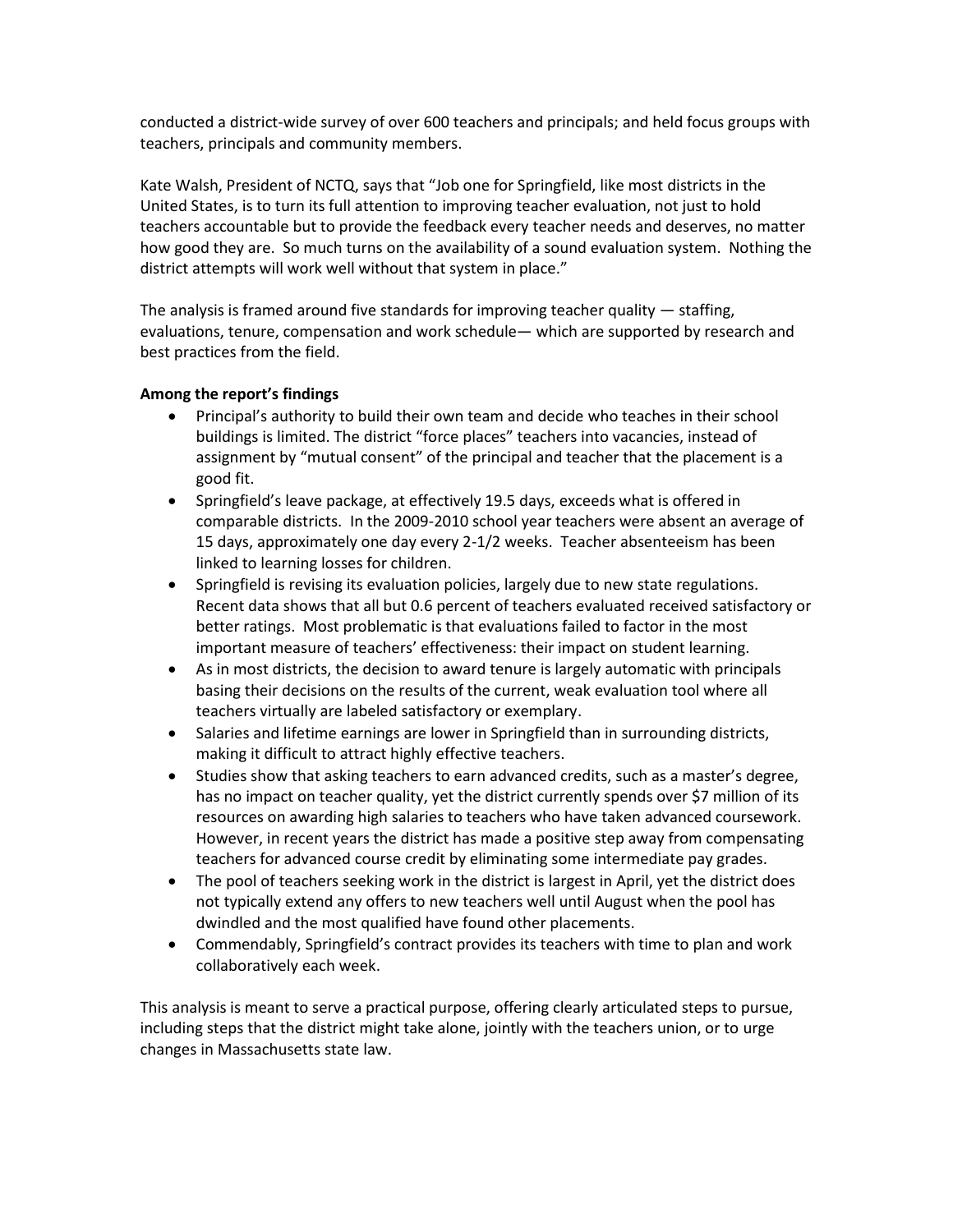#### **Primary Recommendations**

#### **Work for the district**

- Require teachers who lose their assignment to interview and pursue a new assignment, eliminating the practice of "force placements" where the district forces principals to accept teachers that may not be a good fit.
- Improve the overall caliber of teacher prospects by addressing inefficiencies in the current timeline for assigning teachers to schools, screening applicants more rigorously and paying more attention to their academic strengths.
- Make student performance the preponderant criterion on which teachers are evaluated.
- Develop a team of independent evaluators who are sent into schools to conduct random observations on teachers, for the dual purpose of validating principals' evaluations and providing teachers with important content-specific feedback.

## **Work for the district and union**

- Give displaced teachers two hiring cycles to secure a new assignment, at which point the district should no longer be contractually obligated to find teachers a placement.
- Base tenure decisions primarily on performance, including student data, and reward teachers with the most significant pay increase of their teaching career when they achieve it.
- Offer significantly higher salaries, not bonuses, to the best teachers who consistently produce the greatest learning gains, the top 5 to 15 percent of performers depending on what the district can afford.
- As the profession now demands, require teachers to work an 8-hour day onsite.
- Finish eliminating any salary increases associated with earning course credits by eliminating raises for advanced degrees.
- Schedule professional development when school is not in session; distribute training days throughout the year.
- Trim the leave package to be more in line with districts nationally, providing one day of leave per month worked.

## **Work for the state**

- Allow performance to be a factor in determining which teachers will be laid off.
- To increase the reliability of the data that needs to be considered in tenure decisions, extend teachers' probationary period to four years from three. Alternatively give principals the right to delay tenure a year.

## **The full report is available at: www.nctq.org/p/publications/nctq\_springfield.pdf**